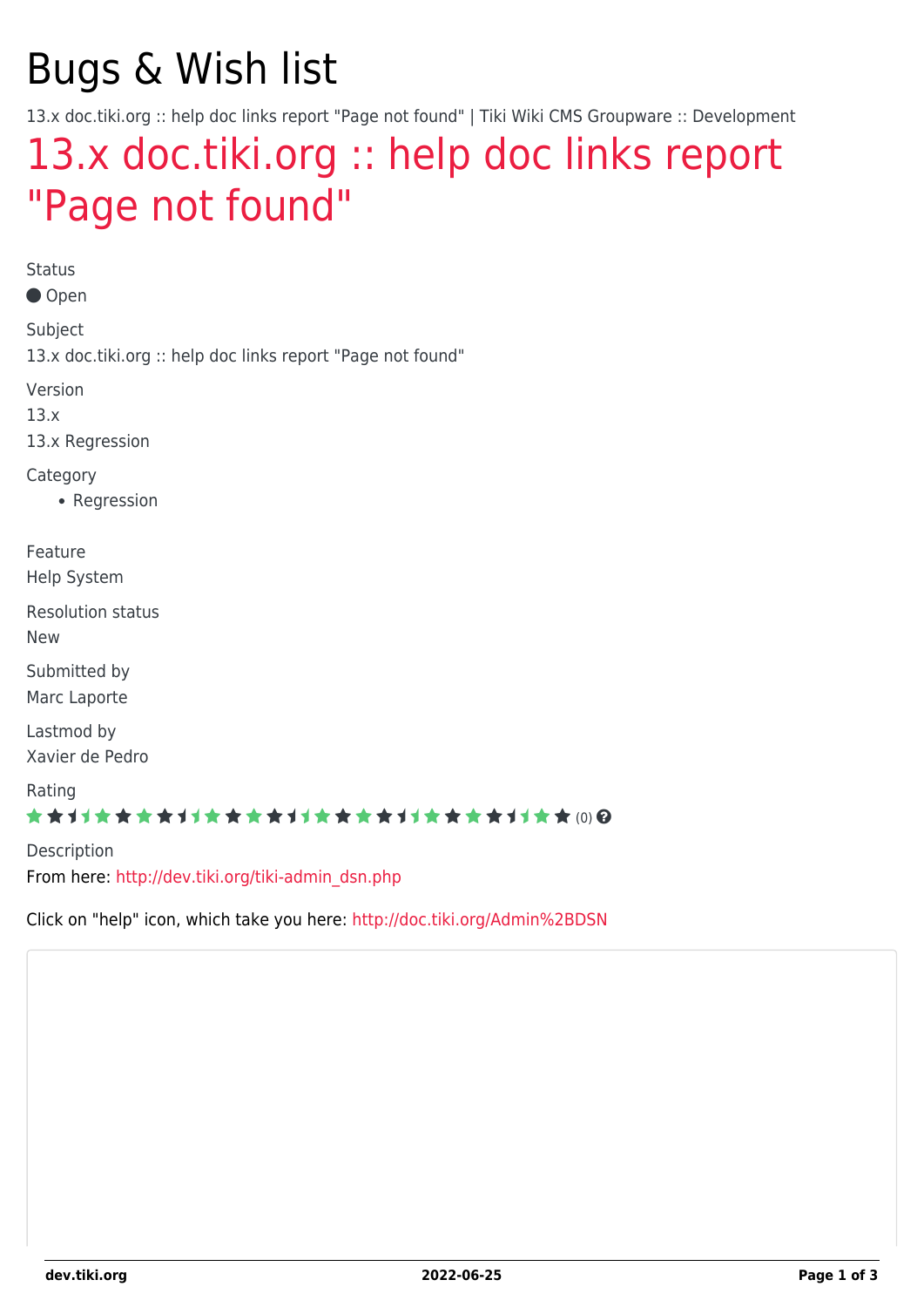

| Importance<br>8                                                                 |
|---------------------------------------------------------------------------------|
| Easy to solve?<br>8                                                             |
| Priority<br>64                                                                  |
| Demonstrate Bug (Tiki 19+)<br>Please demonstrate your bug on show2.tikiwiki.org |
| Version: trunk <b>V</b> Create show2.tikiwiki.org instance                      |
| <b>Ticket ID</b><br>5367                                                        |
| Created<br>Saturday 26 July, 2014 05:05:08 GMT-0000<br>by Marc Laporte          |
| LastModif<br>Wednesday 30 July, 2014 08:29:20 GMT-0000                          |
|                                                                                 |